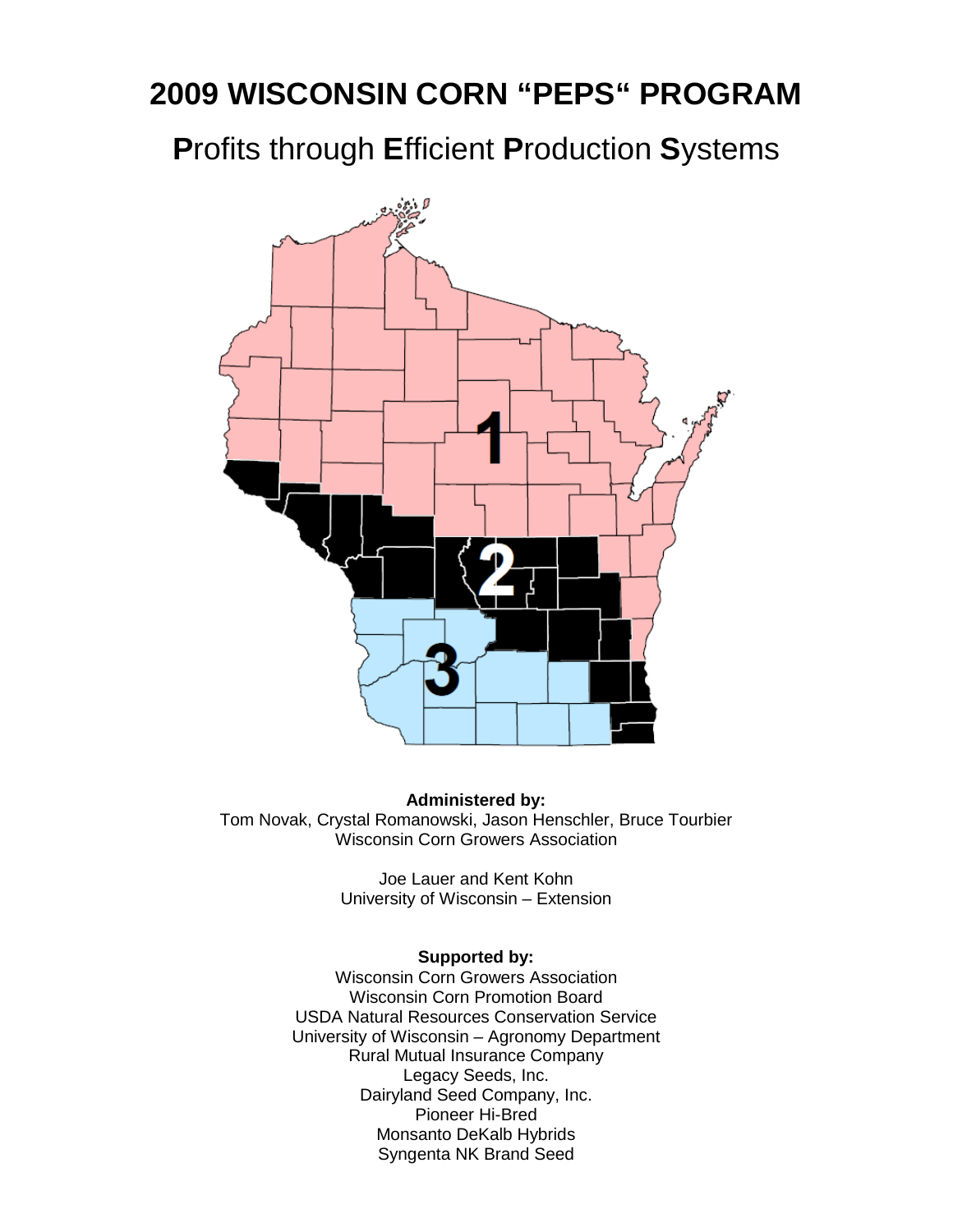## **PEPS Program**



**P**rofits through **E**fficient **P**roduction **S**ystems





### **2009 PEPS Executive Summary**

This year marks the 23<sup>rd</sup> year of the Wisconsin PEPS program. The objectives of the program are:

- 1. To recognize the practices utilized by the *most profitable* growers and to provide other growers, educators, and researchers insight into ways these producers integrate practices into a system, and
- 2. To emphasize soil and water conservation, efficiency, profitability and competitiveness vs. productivity alone.

The PEPS program goes beyond typical yield contests by encouraging efficiency and profitability rather than productivity alone. In 2009, a new award called the "Green Fields – Blue Waters" Award, was given to the grower best representing the use of sustainable production practices involving scouting, field management, pest management, and soil and water quality management. The award is determined by a committee of Wisconsin Corn Grower Association Board of Directors

During the first 10 years of the program (1987 to 1996), contestants were ranked on *lowest cost per bushel.* From 1997 to 2008, contestants were ranked on the *greatest return to management* to better account for trade-offs between yield and production costs. In 2000, participants received both a summary of their management costs and a history report detailing costs in various categories over time to assist in "fine-tuning" their management. Beginning in 2009, we again rank contestants on *lowest cost per bushel.*

During 2009, 16 contestants entered 23 corn fields. The average yield in the cash corn and dairy/ livestock corn divisions was 214 and 194 bushels per acre with production costs of \$531 and \$428 per acre. The average cost per bushel was \$2.51 and \$2.19. Using PEPS production costs for an acre and the WI USDA average of 153 bushels per acre, the average cost per bushel was \$3.47. It cost \$734 per acre to grow corn silage with an average cost per ton of dry matter of \$81.95 (\$28.68 at 65% moisture).

These costs include actual figures provided by contestants. *These costs do not include all costs of production.* For example, overhead or miscellaneous costs associated with operating a farm (i.e. field tiling, outfitting a shop, plowing snow, maintaining fences, taxes, desktop work related to management, etc.), are difficult to determine among farms, and is not accounted for in the PEPS program. Typical overhead rates range from 18-46% of production costs.

"Best of the Best" aptly describes the farmers participating in PEPS. Results reflect the efforts and costs of some of the best farmers growing corn on the best land available using their best management practices. Lower yielding fields are often not entered into the contest. Thus, "real world" costs are probably higher for most farmers.

We hope these results provide some ideas to improve corn production efficiency and profitability. More importantly, this report may provide some good points for discussion.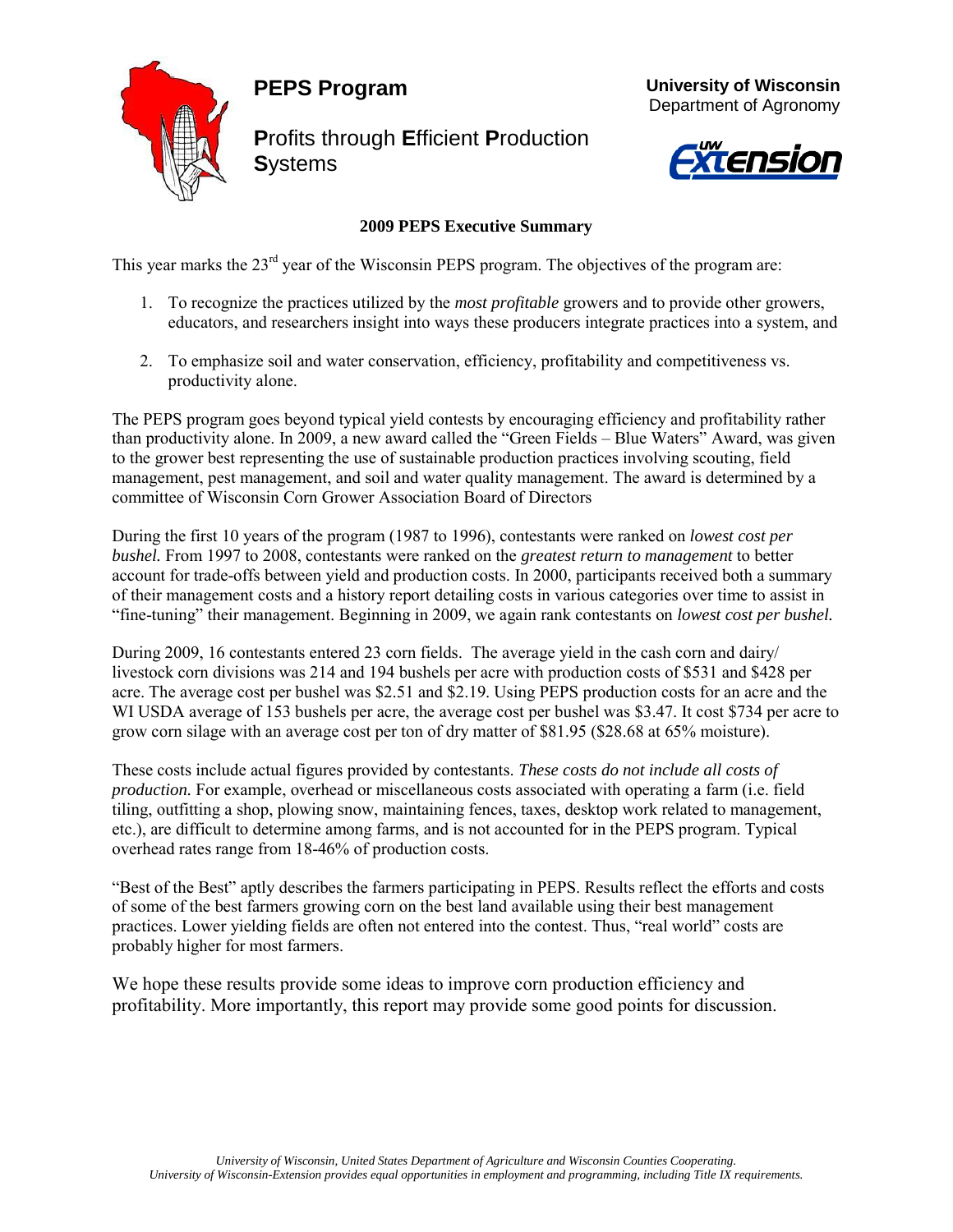## **PEPS Program**



**P**rofits through **E**fficient **P**roduction **S**ystems



 **University of Wisconsin** Department of Agronomy

#### **2009 PEPS Procedures**

The procedures used to calculate production costs and cost per bushel are hopefully self-explanatory from the enclosed PEPS budget summary sheet. The actual budget summary and history report is provided to participants only. You should notice the following in particular:

- 1. Grower return was calculated by multiplying commodity price with yield and subtracting production costs. Corn price was determined using a marketing strategy when 50% of the crop was sold in November and 25% forward contracted (less basis) to March and July respectively. The November average cash price was derived from Wisconsin Ag Statistics, and the March and July future prices were derived from the Chicago Board of Trade closing price on December 1.
- 2. Many costs (seed, herbicides, insecticides, insurance, scouting, etc.) were charged based on the figures provided to us by participants.
- 3. Nitrogen and micronutrient fertilizer costs were those provided, unless N analysis was unknown. If fertilizer was applied, and N analysis was unknown, N costs were based on removal at the grain yield obtained. All P and K costs were based on removal at the grain yield obtained. Starter and other mixed nutrient fertilizer costs were based on N and/or micronutrients only; P and K costs per unit, as a percentage of total applied fertilizer, were subtracted.
- 4. Equipment costs were based either on actual custom machinery hire, or on figures in the publication, "Minnesota Farm Machinery Economic Cost Estimates for 2007", for individual operations. (Please let us know if you would like a copy of this publication). We matched listed machinery size and type with the most appropriate categories in the publication.
- 5. Harvesting costs were estimated for handling (\$0.02 per bushel), hauling (\$0.04 per bushel), trucking (\$0.11 per bushel) and storage (\$0.02 per bushel month with 25% of grain shipped in March after 4 months storage and 25% of grain shipped in July after 8 months storage). Drying costs in the cash crop corn division were estimated at \$.02 per point above 15.5% per dry bushel.
- 6. Milk price was determined using a marketing strategy of monthly forward contracts between December and September (less \$1.25 basis). The October and November average cash milk price was derived from Wisconsin Ag Statistics, and monthly futures prices were derived from the Chicago Mercantile Exchange closing prices on December 1. Harvesting costs were estimated for handling (\$0.75 per T DM), hauling (\$1.50 per T DM), packing or filling (\$0.50 per T DM) and storage (\$1.00 per T DM, and silage loss during storage of 15% of yield.
- 7. Land costs were based on the average of: a) 50% of the NRCS-rated corn yield potential for the soil type involved, and b) estimated cash rent. The 50% figure was derived from participant's estimates of average cash rents for land similar to the contest plot.
- 8. No one was disqualified for soil loss greater than "T", however soil loss in tons/acre is reported on the overall summary sheet.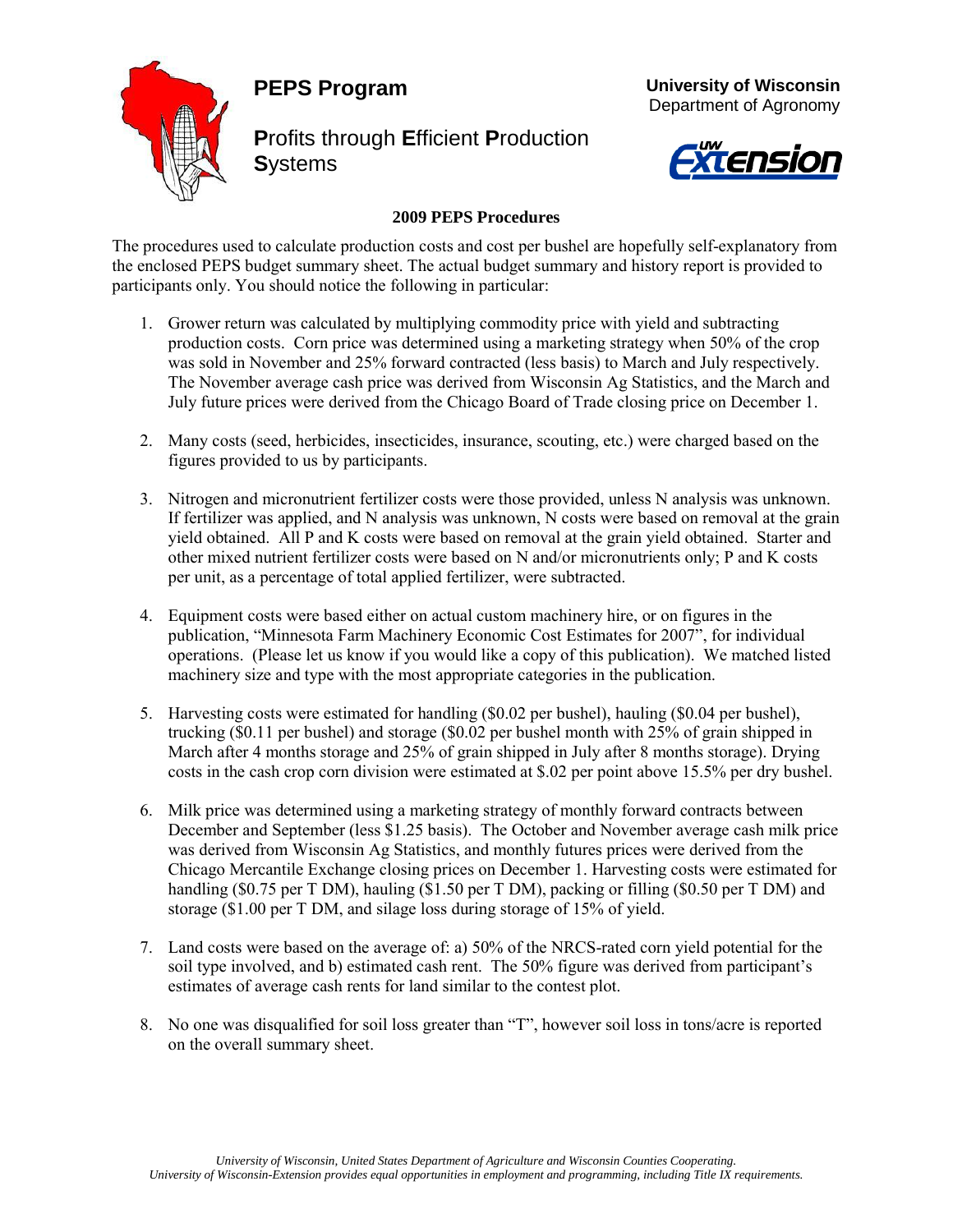## **2009 WISCONSIN "PEPS" PROGRAM**

| District ID<br>County            | Participant<br>Yield verifier                     | Cost / Bu<br>or<br>Cost/T DM Cost/A T DM/A |       | Yield<br>Bu/A<br>or | Moist<br>% | <b>NRCS</b><br>Corn<br>Yield<br>Bu/A | Hybrid                      | Date      | Planting<br>Rate<br>x 1000 | Row<br>Width | Previous<br>Crop | <b>Trips</b><br>Over<br>Field | Till<br>/1/ | <b>Herbicides</b>                                                                            | Insectides.<br>Fungicides<br>and $/$ or<br>PGRs   | Nitrogen Loss<br>lbs/A | Soil<br>/2/ |
|----------------------------------|---------------------------------------------------|--------------------------------------------|-------|---------------------|------------|--------------------------------------|-----------------------------|-----------|----------------------------|--------------|------------------|-------------------------------|-------------|----------------------------------------------------------------------------------------------|---------------------------------------------------|------------------------|-------------|
|                                  |                                                   |                                            |       |                     |            |                                      |                             |           |                            |              |                  |                               |             |                                                                                              |                                                   |                        |             |
| <b>Corn, Cash Crop</b>           |                                                   |                                            |       |                     |            |                                      |                             |           |                            |              |                  |                               |             |                                                                                              |                                                   |                        |             |
| 2081<br>1<br>Waupaca             | <b>Larry Danke</b><br>Paul Knutzen                | \$2.64                                     | \$520 | 197                 | 19.9       | 125                                  | <b>LG Seeds</b><br>2496BtRR | 4/30/2009 | -33                        | 30           | Soybean          | 6                             | <b>CP</b>   | Sure Start Atrazine 4L<br>Glyphosate AMS                                                     |                                                   | 120                    | 3 Y         |
| $\mathbf{2}$<br>2087<br>Columbia | <b>Daniel Padley</b><br>Daniel T Sandwick         | \$2.01                                     | \$499 | 248                 | 19.5       | 150                                  | Dekelb DKC52-62             | 4/26/2009 | 33                         | 20           | Soybean          |                               | 6 MT/NT     | Glyphosate AMS                                                                               | Headline                                          | 120                    | 3 Y         |
| 2090<br>3<br>Grant               | <b>David Gehrke</b><br><b>Steve Mueller</b>       | \$2.35                                     | \$478 | 203                 | 21.5       | 100                                  | Kussmaul<br>K701HxLL        | 5/4/2009  | 32                         | 30           | Soybean          |                               |             | 5 MT/NT Keystone LA SureStart<br>Ignite                                                      |                                                   | 102                    | 2 Y         |
| <b>Corn, Dairy and Livestock</b> |                                                   |                                            |       |                     |            |                                      |                             |           |                            |              |                  |                               |             |                                                                                              |                                                   |                        |             |
| 2094<br>1<br>Rusk                | <b>Rusk Rose Holsteins Inc.</b><br>Gary Pomeranke | \$2.01                                     | \$324 | 161                 | 26.1       | 105                                  | NK Brand N3637              | 5/3/2009  | 32                         | 30           | Soybean          | 6                             | CP          | Glystar                                                                                      |                                                   | 27<br>Manure           | 1 Y         |
| 2089<br>3<br>Dane                | <b>Ron Dresen</b><br>Vernon J. Meinholz           | \$2.06                                     | \$435 | 212                 | 22.8       | 95                                   | NK Brand<br>N58LGTCBLL      | 4/27/2009 | 29                         | 30           | Soybean          | 6                             | <b>CP</b>   | Lumax                                                                                        |                                                   | 63<br>Manure           | 5 Y         |
| Corn, Silage                     |                                                   |                                            |       |                     |            |                                      |                             |           |                            |              |                  |                               |             |                                                                                              |                                                   |                        |             |
| 2098<br>Marathon                 | <b>Steve Kloos</b><br>Philip Ely                  | \$66.51                                    | \$539 | 8.1                 | 66.2       | 100                                  | Pioneer 35F38               | 5/6/2009  | 35                         | 30           | Soybean          |                               |             | 3 MT/NT Establish Lite Hornet                                                                |                                                   | 93                     | 4 Y         |
| 2100<br>3<br>Sauk                | <b>Meadow Lane Farms</b><br>Denise Brusveen       | \$80.71                                    | \$845 | 10.5                | 60.7       | 65                                   | Dekalb DKC63-42             | 5/20/2009 | 35                         | 30           | Potatoes         |                               | 6 MT/NT     | Dual II Magnum<br>Sterling Blue Roundup<br><b>Weather Max Class</b><br><b>Act Status AMS</b> | Stratego<br>+ InterLock<br>& Quilt +<br>PowerLock | 125                    | 5 Y         |

/1/ Tillage: NT/MT=No Till/Minimum Till, CP=Chisel Plow, MP= Moldboard Plow

/2/ Soil Loss (Tons/A) based on Universal Soil Loss Equation and Wind Erosion Equation Y=Soil loss is within "tolerable" level for the soil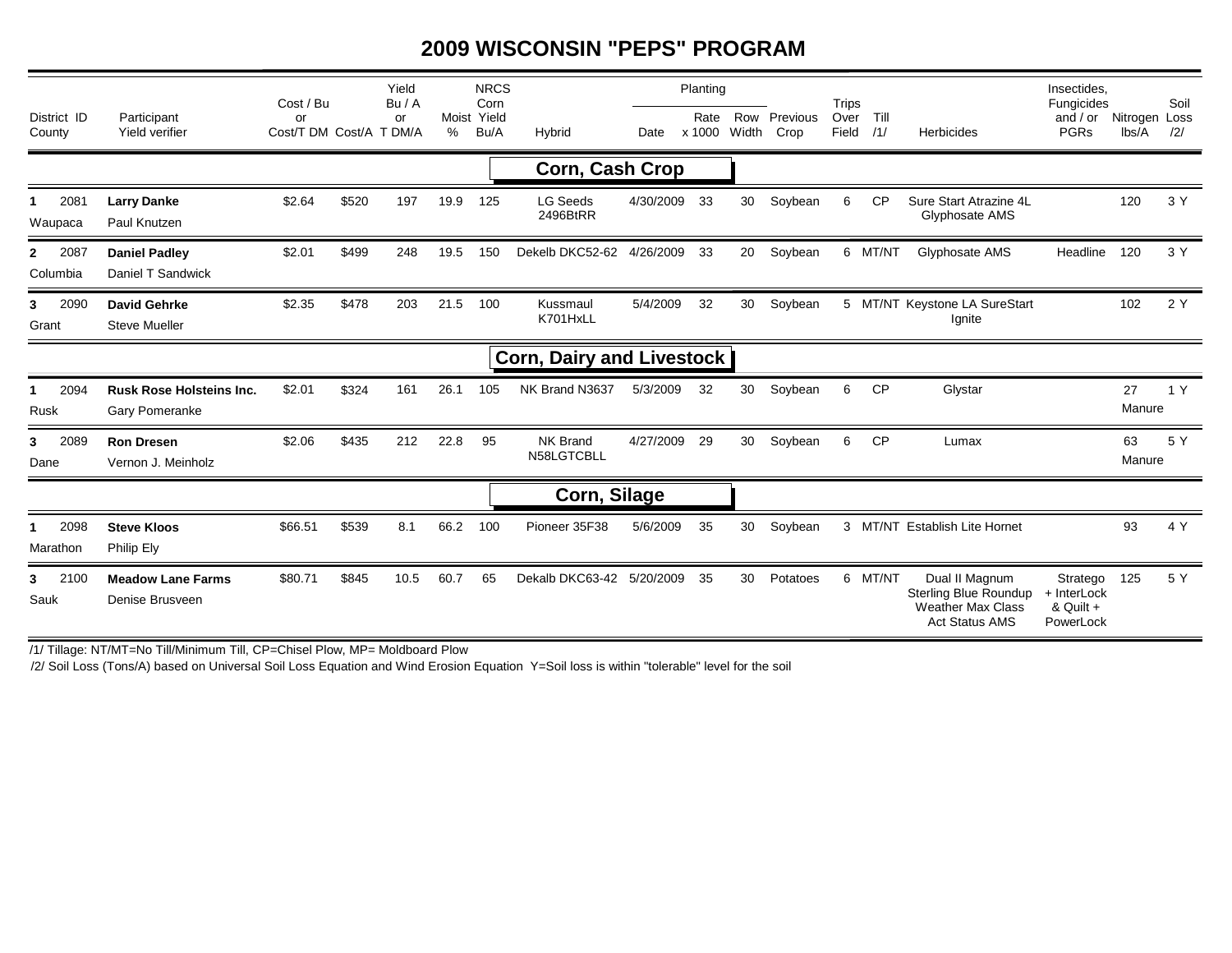

# **Wisconsin "PEPS" Program**

# **Profits through Efficient Production Systems**

## **2009 and ten year (2000 to 2009) average production costs in PEPS.**

| <b>Division</b> |                | Yield            |                                  | <b>Production Costs</b> |       |                                                          |      |               |      |      |           |        |       |             | Cost per     |
|-----------------|----------------|------------------|----------------------------------|-------------------------|-------|----------------------------------------------------------|------|---------------|------|------|-----------|--------|-------|-------------|--------------|
|                 |                | bu/A<br>or       |                                  |                         |       |                                                          |      |               |      |      | Equipment |        |       | Cost<br>per | bushel<br>or |
| District N      |                | Dry T/A Moisture |                                  |                         |       | Seed Fertilizer Chemical Other Harvest Interest Variable |      |               |      |      | Fixed     | Custom | Land  | acre        | Dry Ton      |
|                 |                |                  |                                  |                         |       |                                                          |      | 2009          |      |      |           |        |       |             |              |
|                 |                | Corn, Cash Crop  |                                  |                         |       |                                                          |      |               |      |      |           |        |       |             |              |
| 1               | 6              | 190              | 27.3                             | \$84                    | \$135 | \$28                                                     | \$23 | \$88          | \$18 | \$45 | \$25      | \$4    | \$63  | \$515       | \$2.71       |
| $\mathbf{2}$    | 4              | 241              | 20.9                             | \$78                    | \$167 | \$34                                                     | \$6  | \$81          | \$19 | \$43 | \$23      | \$6    | \$83  | \$539       | \$2.25       |
| 3               | $\overline{2}$ | 234              | 21.6                             | \$81                    | \$132 | \$61                                                     | \$45 | \$82          | \$21 | \$36 | \$18      | \$26   | \$63  | \$566       | \$2.41       |
|                 |                |                  | <b>Corn, Dairy and Livestock</b> |                         |       |                                                          |      |               |      |      |           |        |       |             |              |
| 1               | 3              | 161              | 28.8                             | \$73                    | \$81  | \$20                                                     | \$4  | \$19          | \$11 | \$35 | \$27      | \$18   | \$60  | \$349       | \$2.17       |
| 3               | $\overline{2}$ | 244              | 21.1                             | \$86                    | \$135 | \$51                                                     | \$0  | \$29          | \$18 | \$14 | \$14      | \$88   | \$111 | \$547       | \$2.22       |
| Corn, Silage    |                |                  |                                  |                         |       |                                                          |      |               |      |      |           |        |       |             |              |
| 1               | $\overline{2}$ | 8.1              | 68.1                             | \$71                    | \$164 | \$24                                                     | \$0  | \$117         | \$19 | \$54 | \$33      | \$0    | \$63  | \$544       | \$66.86      |
| 3               | 4              | 9.3              | 62.9                             | \$104                   | \$219 | \$44                                                     | \$24 | \$143         | \$30 | \$33 | \$21      | \$110  | \$101 | \$829       | \$89.50      |
|                 |                |                  |                                  |                         |       |                                                          |      | Last 10 Years |      |      |           |        |       |             |              |
|                 |                | Corn, Cash Crop  |                                  |                         |       |                                                          |      |               |      |      |           |        |       |             |              |
| 1               | 130            | 180              | 20.4                             | \$42                    | \$53  | \$22                                                     | \$6  | \$59          | \$9  | \$19 | \$29      | \$6    | \$54  | \$301       | \$1.70       |
| $\mathbf{2}$    | 83             | 202              | 19.7                             | \$41                    | \$64  | \$25                                                     | \$3  | \$64          | \$10 | \$16 | \$22      | \$12   | \$67  | \$323       | \$1.60       |
| 3               | 43             | 212              | 19.1                             | \$41                    | \$52  | \$29                                                     | \$7  | \$64          | \$10 | \$14 | \$25      | \$9    | \$83  | \$334       | \$1.58       |
|                 |                |                  | <b>Corn, Dairy and Livestock</b> |                         |       |                                                          |      |               |      |      |           |        |       |             |              |
| 1               | 100            | 177              | 21.8                             | \$41                    | \$26  | \$22                                                     | \$4  | \$21          | \$7  | \$19 | \$31      | \$21   | \$53  | \$246       | \$1.43       |
| $\mathbf{2}$    | 61             | 197              | 21.5                             | \$36                    | \$36  | \$30                                                     | \$3  | \$24          | \$7  | \$15 | \$27      | \$22   | \$61  | \$261       | \$1.34       |
| 3               | 31             | 223              | 20.6                             | \$52                    | \$65  | \$37                                                     | \$9  | \$27          | \$10 | \$20 | \$25      | \$21   | \$85  | \$350       | \$1.57       |
| Corn, Silage    |                |                  |                                  |                         |       |                                                          |      |               |      |      |           |        |       |             |              |
| 1               | $\overline{7}$ | 7.9              | 65.4                             | \$51                    | \$102 | \$25                                                     | \$2  | \$116         | \$17 | \$39 | \$34      | \$40   | \$57  | \$481       | \$61.48      |
| $\mathbf{2}$    | 1              | 7.9              | 63.0                             | \$47                    | \$72  | \$37                                                     | \$15 | \$99          | \$16 | \$14 | \$11      | \$70   | \$41  | \$422       | \$53.65      |
| 3               | 10             | 8.2              | 62.8                             | \$87                    | \$175 | \$36                                                     | \$16 | \$116         | \$24 | \$28 | \$18      | \$78   | \$91  | \$669       | \$82.59      |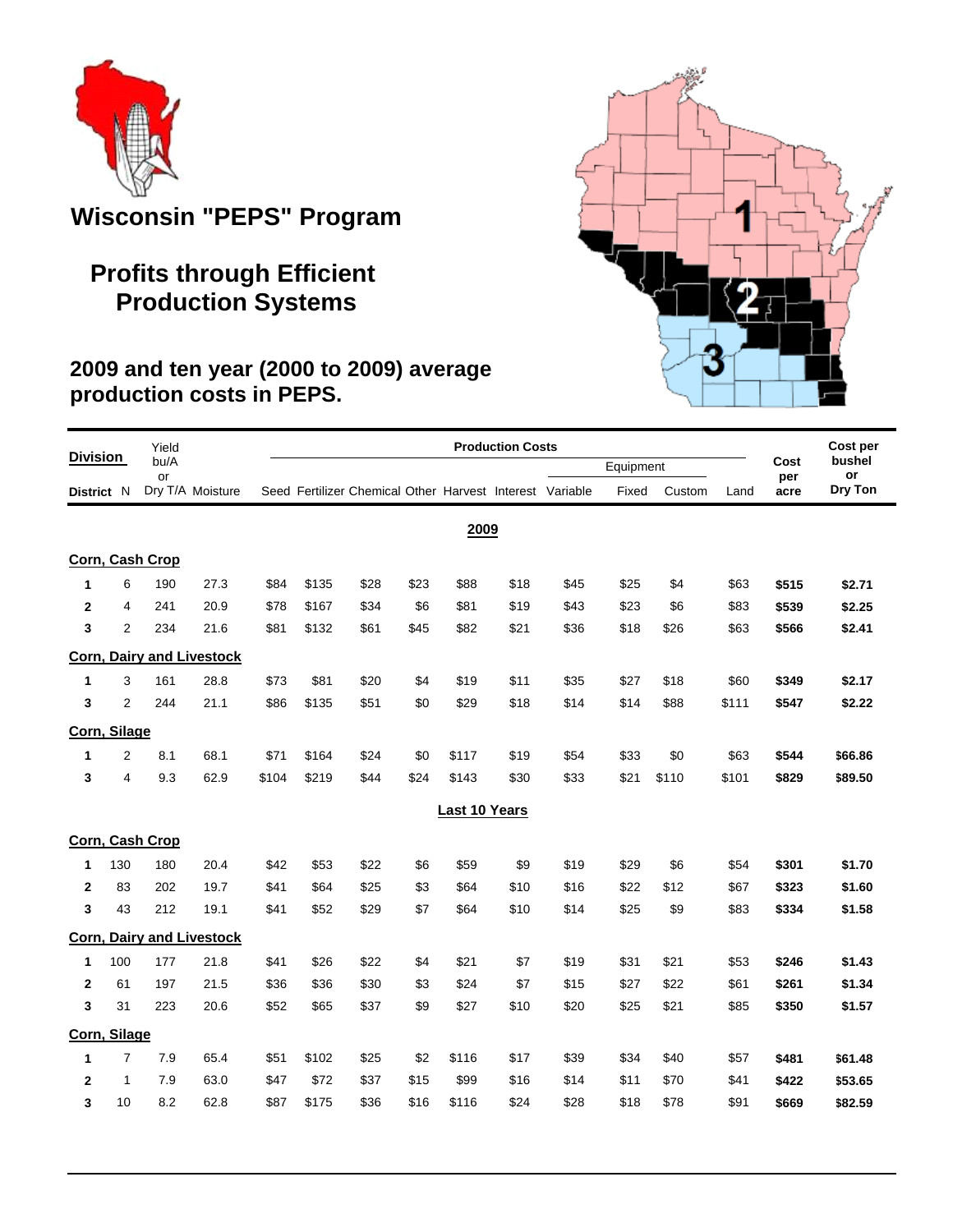## **Average production costs of PEPS participants**

|                 |                 | Yield      |                                  |              |              | Cost per                                                 |             |              |            |              |              |             |              |                |                  |
|-----------------|-----------------|------------|----------------------------------|--------------|--------------|----------------------------------------------------------|-------------|--------------|------------|--------------|--------------|-------------|--------------|----------------|------------------|
| <b>Division</b> |                 | bu/A       |                                  |              |              |                                                          |             |              |            |              | Equipment    |             |              | Cost<br>per    | bushel           |
| Year            |                 | or         | N Dry T/A Moisture               |              |              | Seed Fertilizer Chemical Other Harvest Interest Variable |             |              |            |              | Fixed        | Custom      | Land         | acre           | or<br>Dry Ton    |
|                 | Corn, Cash Crop |            |                                  |              |              |                                                          |             |              |            |              |              |             |              |                |                  |
| 2009            | 12              | 214        | 24.2                             | \$82         | \$145        | \$35                                                     | \$21        | \$85         | \$19       | \$43         | \$23         | \$8         | \$70         | \$531          | \$2.51           |
| 2008            | 9               | 203        | 18.8                             | \$57         | \$117        | \$21                                                     | \$5         | \$61         | \$14       | \$43         | \$20         | \$6         | \$81         | \$426          | \$2.17           |
| 2007            | 15              | 191        | 17.0                             | \$51         | \$73         | \$27                                                     | \$8         | \$51         | \$11       | \$38         | \$20         | \$5         | \$67         | \$351          | \$1.89           |
| 2006            | 16              | 213        | 18.7                             | \$44         | \$69         | \$25                                                     | \$2         | \$63         | \$10       | \$16         | \$32         | \$5         | \$66         | \$333          | \$1.57           |
| 2005            | 23              | 206        | 18.2                             | \$44         | \$66         | \$24                                                     | \$4         | \$58         | \$10       | \$15         | \$32         | \$7         | \$63         | \$323          | \$1.59           |
| 2004            | 20              | 200        | 21.5                             | \$41         | \$58         | \$23                                                     | \$4         | \$70         | \$10       | \$14         | \$25         | \$11        | \$70         | \$326          | \$1.65           |
| 2003            | 34              | 197        | 19.5                             | \$41         | \$45         | \$25                                                     | \$5         | \$61         | \$9        | \$15         | \$25         | \$7         | \$62         | \$297          | \$1.52           |
| 2002            | 40              | 199        | 21.6                             | \$37         | \$40         | \$20                                                     | \$4         | \$70         | \$9        | \$14         | \$29         | \$7         | \$60         | \$288          | \$1.46           |
| 2001            | 41              | 176        | 20.5                             | \$36         | \$44         | \$26                                                     | \$3         | \$58         | \$9        | \$12         | \$25         | \$10        | \$59         | \$282          | \$1.62           |
| 2000            | 47              | 174        | 18.9                             | \$34         | \$40         | \$24                                                     | \$6         | \$52         | \$8        | \$12         | \$25         | \$11        | \$59         | \$272          | \$1.59           |
| 1999            | 42              | 191        | 17.3                             | \$34         | \$51         | \$25                                                     | \$3         | \$51         | \$8        | \$18         | \$25         | \$6         | \$60         | \$282          | \$1.49           |
| 1998            | 35              | 192        | 19.3                             | \$34         | \$56         | \$24                                                     | \$5         | \$59         | \$9        | \$18         | \$22         | \$7         | \$64         | \$299          | \$1.56           |
| 1997            | 25              | 172        | 25.2                             | \$32         | \$51         | \$22                                                     | \$4         | \$73         | \$9        | \$13         | \$19         | \$10        | \$61         | \$295          | \$1.71           |
| 1996            | 21              | 158        | 24.4                             | \$28         | \$44         | \$24                                                     | \$5         | \$65         | \$9        | \$15         | \$22         | \$10        | \$56         | \$276          | \$1.78           |
| 1995            | 48              | 143        | 19.5                             | \$26         | \$42         | \$24                                                     | \$3         | \$44         | \$8        | \$14         | \$20         | \$13        | \$55         | \$249          | \$1.76           |
| 1994            | 43              | 178        | 20.5                             | \$25         | \$41         | \$25                                                     | \$4         | \$59         | \$8        | \$13         | \$19         | \$16        | \$56         | \$266          | \$1.50           |
| 1993            | 35              | 122        | 24.8                             | \$24         | \$34         | \$21                                                     | \$16        | \$51         | \$8        | \$10         | \$24         | \$13        | \$58         | \$258          | \$2.20           |
| 1992            | 35              | 153        | 27.5                             | \$24         | \$46         | \$22                                                     | \$18        | \$71         | \$9        | \$19         | \$22         | \$0         | \$63         | \$294          | \$1.95           |
| 1991            | 34              | 173        | 20.1                             | \$22         | \$47         | \$17                                                     | \$15        | \$56         | \$8        | \$22         | \$26         | \$0         | \$57         | \$269          | \$1.57           |
| 1990            | 31<br>23        | 161        | 22.4                             | \$21         | \$43         | \$16                                                     | \$23        | \$59         | \$8        | \$11         | \$28         | \$0         | \$63         | \$273          | \$1.70           |
| 1989<br>1988    | 16              | 152<br>136 | 20.8<br>22.9                     | \$20<br>\$18 | \$47<br>\$44 | \$17<br>\$19                                             | \$21<br>\$9 | \$51<br>\$52 | \$8<br>\$7 | \$13<br>\$14 | \$31<br>\$29 | \$0<br>\$9  | \$61<br>\$63 | \$268          | \$1.77           |
| 1987            | 25              | 161        | 20.7                             | \$20         | \$48         | \$16                                                     | \$26        | \$54         | \$8        | \$6          | \$42         | \$0         | \$62         | \$263<br>\$282 | \$1.96<br>\$1.75 |
|                 |                 |            |                                  |              |              |                                                          |             |              |            |              |              |             |              |                |                  |
|                 |                 |            | <b>Corn, Dairy and Livestock</b> |              |              |                                                          |             |              |            |              |              |             |              |                |                  |
| 2009            | 5               | 194        | 25.7                             | \$78         | \$103        | \$32                                                     | \$2         | \$23         | \$14       | \$27         | \$22         | \$46        | \$80         | \$428          | \$2.19           |
| 2008            | 7               | 209        | 22.5                             | \$69         | \$96         | \$33                                                     | \$11        | \$25         | \$13       | \$46         | \$25         | \$19        | \$71         | \$409          | \$1.96           |
| 2007            | 10              | 188        | 17.3                             | \$61         | \$49         | \$26                                                     | \$10        | \$23         | \$10       | \$40         | \$25         | \$16        | \$68         | \$329          | \$1.75           |
| 2006            | 10              | 189        | 22.0                             | \$49         | \$40         | \$23                                                     | \$4         | \$23         | \$8        | \$18         | \$38         | \$13        | \$70         | \$285          | \$1.51           |
| 2005            | 12              | 216        | 19.6                             | \$38         | \$45         | \$26                                                     | \$9         | \$26         | \$8        | \$18         | \$37         | \$23        | \$59         | \$289          | \$1.34           |
| 2004            | 18              | 191        | 23.4                             | \$39         | \$38         | \$24                                                     | \$7         | \$23         | \$7        | \$15         | \$31         | \$17        | \$56         | \$257          | \$1.37           |
| 2003            | 27              | 194        | 21.2                             | \$40         | \$27         | \$26                                                     | \$4         | \$23         | \$7        | \$15         | \$28         | \$25        | \$62         | \$259          | \$1.37           |
| 2002            | 31              | 199        | 22.6                             | \$38         | \$26         | \$28                                                     | \$4         | \$24         | \$7        | \$15         | \$28         | \$26        | \$61         | \$257          | \$1.30           |
| 2001            | 33              | 177        | 21.6                             | \$36         | \$25         | \$27                                                     | \$3         | \$21         | \$7        | \$14         | \$28         | \$21        | \$57         | \$239          | \$1.40           |
| 2000            | 39              | 182        | 20.6                             | \$34         | \$29         | \$28                                                     | \$4         | \$22         | \$7        | \$15         | \$27         | \$18        | \$57         | \$240          | \$1.34           |
| 1999            | 30              | 190        | 20.2                             | \$32         | \$40         | \$27                                                     | \$3         | \$23         | \$7        | \$19         | \$25         | \$12        | \$57         | \$245          | \$1.30           |
| 1998            | 23              | 190        | 20.7                             | \$34         | \$46         | \$27                                                     | \$3         | \$23         | \$8        | \$21         | \$23         | \$14        | \$53         | \$253          | \$1.34           |
| 1997            | 16              | 161        | 25.8                             | \$31         | \$31         | \$25                                                     | \$2         | \$19         | \$6        | \$15         | \$20         | \$11        | \$54         | \$214          | \$1.34           |
| 1996<br>1995    | 28<br>38        | 136<br>139 | 25.1<br>21.8                     | \$27<br>\$26 | \$29<br>\$29 | \$21<br>\$24                                             | \$3<br>\$3  | \$16<br>\$17 | \$6<br>\$6 | \$19<br>\$16 | \$24<br>\$22 | \$9<br>\$12 | \$52<br>\$50 | \$205<br>\$204 | \$1.56<br>\$1.49 |
| 1994            | 55              | 173        | 22.5                             | \$25         | \$30         | \$21                                                     | \$4         | \$21         | \$6        | \$19         | \$23         | \$15        | \$49         | \$214          | \$1.25           |
| 1993            | 38              | 128        | 26.5                             | \$25         | \$24         | \$19                                                     | \$16        | \$15         | \$6        | \$24         | \$24         | \$0         | \$50         | \$202          | \$1.63           |
| 1992            | 61              | 133        | 29.1                             | \$25         | \$28         | \$20                                                     | \$22        | \$16         | \$6        | \$25         | \$26         | \$0         | \$52         | \$219          | \$1.69           |
| 1991            | 61              | 167        | 21.2                             | \$22         | \$35         | \$17                                                     | \$15        | \$20         | \$6        | \$26         | \$28         | \$0         | \$54         | \$223          | \$1.35           |
| 1990            | 45              | 151        | 25.6                             | \$22         | \$36         | \$15                                                     | \$16        | \$18         | \$5        | \$12         | \$37         | \$0         | \$54         | \$217          | \$1.45           |
| 1989            | 39              | 136        | 23.8                             | \$21         | \$31         | \$18                                                     | \$13        | \$16         | \$5        | \$15         | \$41         | \$0         | \$55         | \$216          | \$1.63           |
| 1988            | 15              | 110        | 22.1                             | \$18         | \$30         | \$15                                                     | \$4         | \$13         | \$5        | \$15         | \$37         | \$8         | \$60         | \$205          | \$1.93           |
| 1987            | 12              | 167        | 23.5                             | \$18         | \$45         | \$17                                                     | \$27        | \$20         | \$6        | \$8          | \$52         | \$0         | \$61         | \$255          | \$1.55           |
|                 |                 |            |                                  |              |              |                                                          |             |              |            |              |              |             |              |                |                  |
| Corn, Silage    |                 |            |                                  |              |              |                                                          |             |              |            |              |              |             |              |                |                  |
| 2009            | 6               | 8.9        | 64.6                             | \$93         | \$200        | \$38                                                     | \$16        | \$134        | \$27       | \$40         | \$25         | \$73        | \$88         | \$734          | \$81.95          |
| 2008            | 3               | 7.3        | 62.2                             | \$92         | \$183        | \$29                                                     | \$15        | \$98         | \$22       | \$28         | \$17         | \$52        | \$93         | \$629          | \$89.26          |
| 2007            | 6               | 8.3        | 62.0                             | \$50         | \$103        | \$27                                                     | \$7         | \$116        | \$17       | \$32         | \$22         | \$51        | \$56         | \$481          | \$58.07          |
| 2006            | 3               | 6.6        | 67.4                             | \$48         | \$56         | \$30                                                     | \$2         | \$93         | \$14       | \$15         | \$30         | \$76        | \$68         | \$434          | \$67.33          |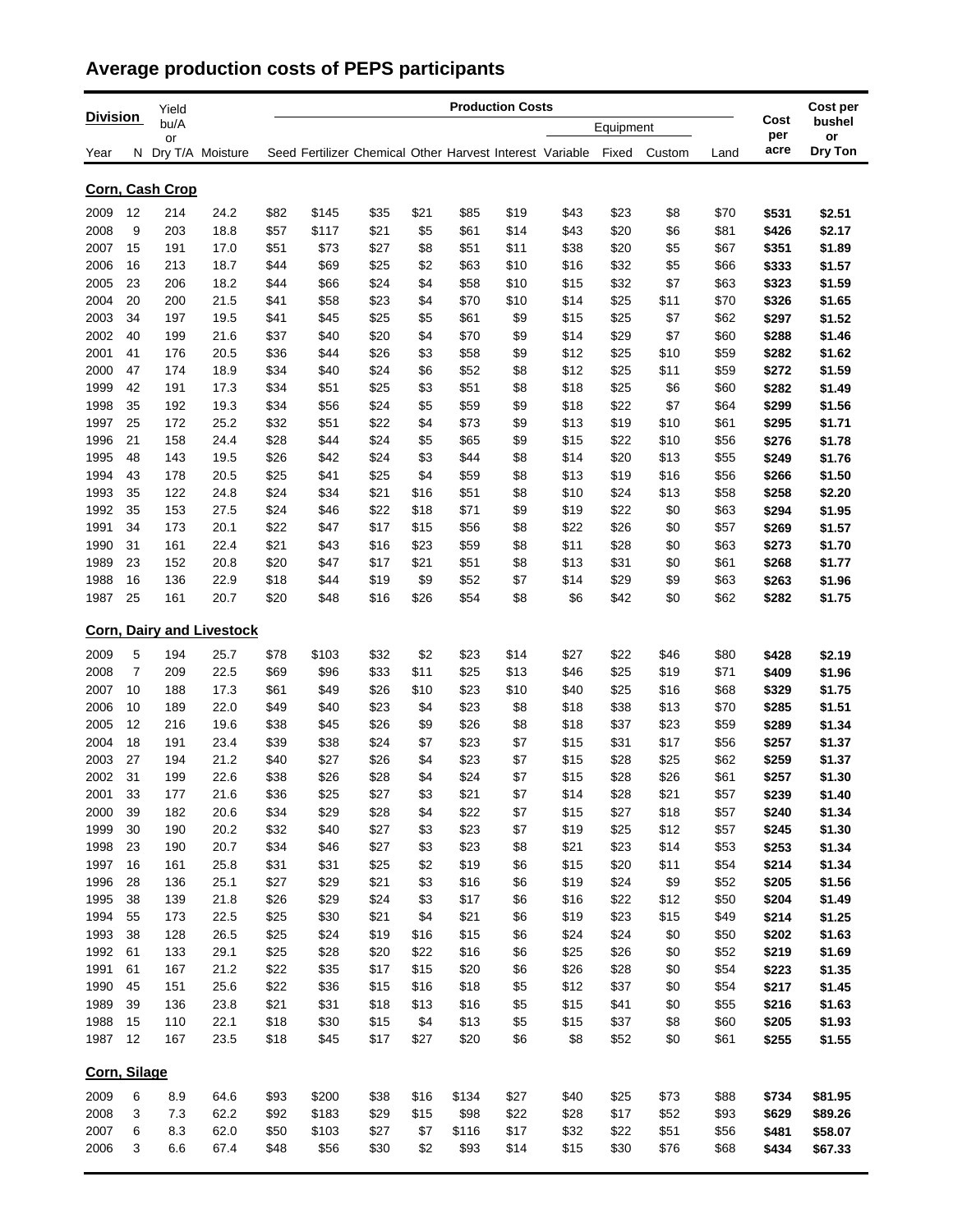## **2009 WISCONSIN "PEPS" PROGRAM Summary of Corn Cultural Practices - Grouped by Return per Acre**

|                                             |               |             | <b>CASH CROP DIVISION</b> |           |             | DAIRY/LIVESTOCK DIVISION |             |  |  |  |
|---------------------------------------------|---------------|-------------|---------------------------|-----------|-------------|--------------------------|-------------|--|--|--|
|                                             |               | Bottom 20%  | Middle 60%                | Top 20%   | Bottom 20%  | Middle 60%               | Top 20%     |  |  |  |
| Cost (\$/acre)                              |               | \$463.71    | \$562.33                  | \$523.16  | \$334.74    | \$356.30                 | \$546.91    |  |  |  |
| Cost (\$/bu)                                |               | \$2.73      | \$2.55                    | \$2.01    | \$2.36      | \$2.08                   | \$2.22      |  |  |  |
| Yield (bu/A)                                |               | 168.8       | 220.5                     | 260.1     | 142.1       | 170.7                    | 244.0       |  |  |  |
| Moist (%)                                   |               | 29.2        | 23.2                      | 20.2      | 35.2        | 25.6                     | 21.1        |  |  |  |
| NRCS Corn Yield (bu/a)                      |               | 95.0        | 107.6                     | 150.0     | 100.0       | 102.5                    | 160.0       |  |  |  |
| <b>Planting Date</b>                        |               | 02-May-09   | 26-Apr-09                 | 27-Apr-09 | 04-May-09   | 03-May-09                | 27-Apr-09   |  |  |  |
| Planting Rate (seed/A)                      |               | 33833       | 32871                     | 33500     | 34500       | 32750                    | 34500       |  |  |  |
| Row Width<br>$<$ 30"                        | (% )          | 0           | 0                         | 50        | 0           | 0                        | 50          |  |  |  |
|                                             | 30"           | 100         | 100                       | 50        | 100         | 100                      | 50          |  |  |  |
| >30"                                        |               | 0           | 0                         | 0         | 0           | 0                        | 0           |  |  |  |
| Crop Rotation<br>(previous crop not corn %) |               | 100         | 86                        | 100       | 100         | 100                      | 100         |  |  |  |
| Tillage MT/NT                               | (% )          | 33          | 57                        | 100       | 100         | $\pmb{0}$                | 50          |  |  |  |
| CP                                          |               | 67          | 43                        | 0         | $\pmb{0}$   | 100                      | 50          |  |  |  |
| <b>MP</b>                                   |               | $\mathbf 0$ | $\mathbf 0$               | 0         | 0           | 0                        | 0           |  |  |  |
| SS                                          |               | $\mathbf 0$ | 0                         | 0         | 0           | 0                        | $\mathbf 0$ |  |  |  |
| Number of Trips                             |               | 5.0         | 6.0                       | 5.0       | 5.0         | 6.5                      | 6.5         |  |  |  |
| <b>Chemical Costs</b>                       | $$0-$5/A$ (%) | $\mathbf 0$ | $\mathbf 0$               | 0         | $\mathbf 0$ | 0                        | $\,0\,$     |  |  |  |
|                                             | \$5-\$10/A    | $\mathbf 0$ | $\mathbf 0$               | 0         | 0           | 0                        | 0           |  |  |  |
|                                             | \$10-\$15/A   | $\mathbf 0$ | $\mathbf 0$               | 0         | 0           | 50                       | 0           |  |  |  |
|                                             | \$15-\$20/A   | 0           | 0                         | 0         | $\mathbf 0$ | 50                       | 0           |  |  |  |
|                                             | \$20-\$25/A   | 33          | 29                        | 100       | 0           | $\pmb{0}$                | $\mathbf 0$ |  |  |  |
|                                             | > \$25/A      | 67          | 71                        | 0         | 100         | $\mathsf 0$              | 100         |  |  |  |
| Rootworm Insecticide Overall (%)            |               | $\mathbf 0$ | $\pmb{0}$                 | 0         | $\pmb{0}$   | $\pmb{0}$                | $\pmb{0}$   |  |  |  |
| <b>Following Corn</b>                       |               | $\mathbf 0$ | 0                         | 0         | 0           | 0                        | 0           |  |  |  |
| Starter applied                             | (% )          | 100         | 71                        | 50        | 100         | 100                      | 50          |  |  |  |
| Nitrogen applied (lbs/A)                    |               | 111         | 127                       | 155       | 64          | 28                       | 82          |  |  |  |
| Manure applied (%)                          |               | $\mathbf 0$ | 0                         | 0         | 100         | 100                      | 100         |  |  |  |